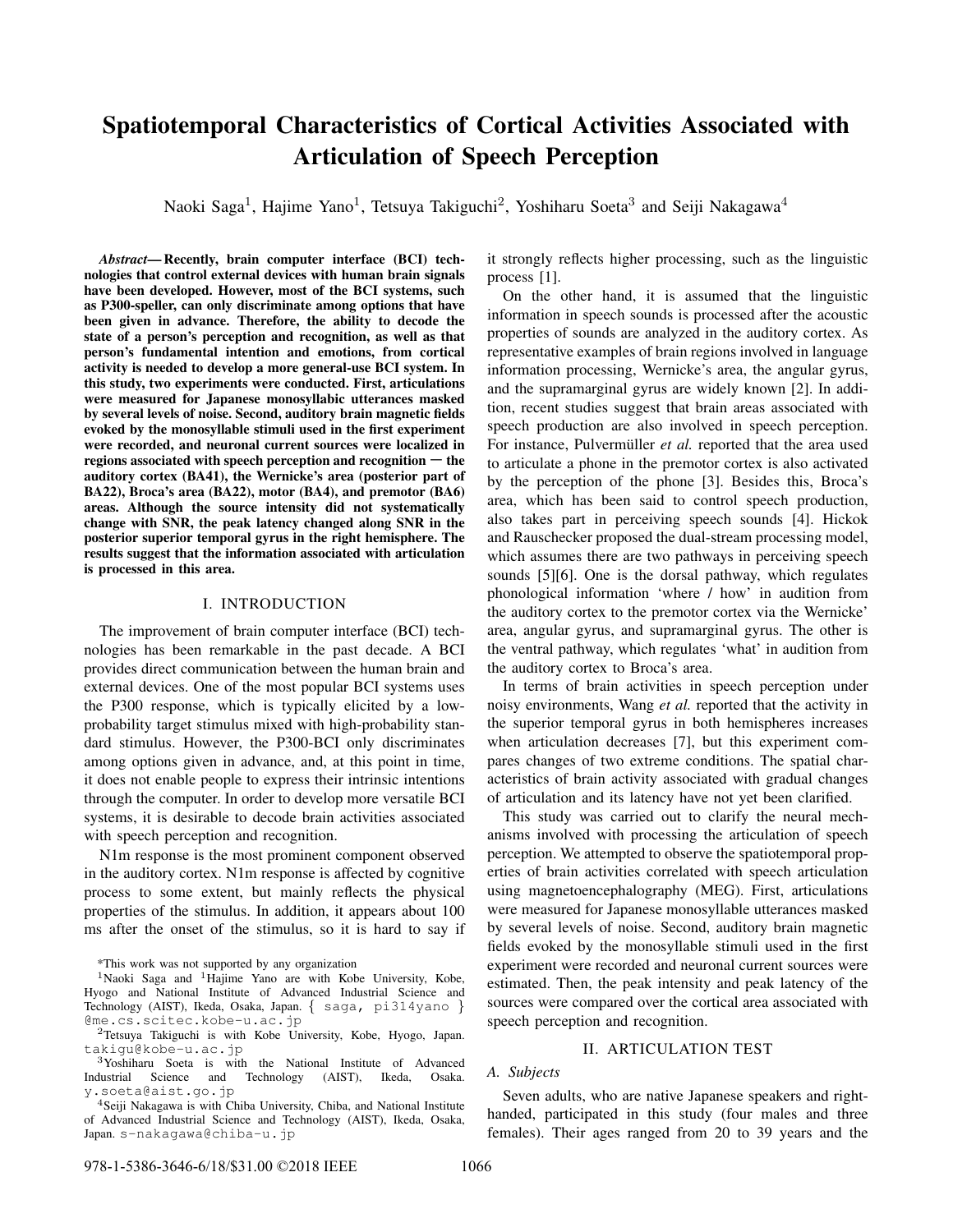averaged age was 24.4 years. All of them had normal hearing and no history of neurological disorders. Each participant gave informed consent prior to commencing the experiment involved with this study.

## *B. Stimuli*

Auditory stimuli were 100 Japanese monosyllable utterances taken from a commercially-available database (NTT-AT FW03), produced by a female native Japanese speaker. These speech sounds were calibrated so that the loudness of each syllable was equal based on the report of Nagatani *et al.* [8]. Each syllable was embedded in white noise at a specific SNR. The levels of noise were 5 phases: SNR -10, -5, 0, 7, 15 dB. These SNR values were decided based on the results of the preliminary experiment so that the articulation scores would be 25, 40, 55, 70, 85 %. The length of a total stimulus was set to 0.4716 seconds. Only white noise was presented in the first 25 ms of the stimulus and in the section from the end of speech sound to the end of stimulus. In addition, the sound volume was adjusted for each listener to sound clear and feel comfortable to listen to.

#### *C. Methods*

The experiment was carried out in a soundproof room and the stimuli were presented bilaterally using earphones. The stimuli were presented every 5 seconds, and the participants were asked to fill in the answer sheets as heard during interval. First, as a training session, the participants listened to 100 monosyllables without any background noise. Then the listening test was conducted for each SNR condition in random order.

#### *D. Results*

Fig. 1 shows the results of the articulation test. A tendency toward decreased articulation with decreasing SNR was observed across all participants. However, considering the correlation between SNR and articulation for each syllable, there were some syllables in which articulation was always low regardless of the SNR levels.

#### III. MEG RECORDING

## *A. Methods*

The same subjects used in the articulation test participated in the MEG recording. MEG data were recorded using a 122-channel, whole-head neuromagnetometer (Neuromag-122TM, Neuromag, Ltd., Helsinki, Finland) in a magnetically-shielded room. Among the mono-syllabic utterances used in the articulation test, the magnetic field was measured for the syllables (/pe/ /kyo/ /shu/) whose correlation between SNR and articulation was the largest. Stimulus sounds were presented with insertable earphones in the same way as the articulation test. The interval of the stimuli was 2 ms because the participants did not have to write anything down, unlike the articulation test. First, as a training session, participants were asked to listen to 100 syllables without background noise. And then highly correlated syllables, which were determined by the articulation



Fig. 1. *The relationship between SNR and articulation.*

test, were presented in random order with the SNR adjusted at -10, -5, 0, 7, 15 dB. In order to help keep the participants concentrated on listening, they were instructed to respond by pressing a button when to the heard the target sounds (/a/ i/ /u/), which were inserted at a certain interval.

MEG data were sampled at 400 Hz, and preprocessed by an analog band-pass filter between 0.03-100 Hz. Since magnetic signals exceeding 3,000 fT/cm were considered as artifacts, the epochs coinciding with it were rejected from any further analysis. In each SNR, the evoked responses for each syllable were added 70 times or more, and a digital band pass filter of 2 - 30 Hz was applied to the data obtained from the added average data.

## *B. Data analysis*

Initially, the source of the magnetic fields was modeled as equivalent current dipoles (ECDs). Single dipoles were estimated in the cortex areas that are said to be associated with speech perception: (i) the auditory cortex, (ii) the pars opercularis and the pars triangularis in/around the inferior frontal gyrus (Broca's area), (iii) the posterior superior temporal gyrus (Wernicke's area), the angular gyrus and the supramarginal gyrus, and (iv) the motor and premotor cortex. The number of channels used in the source localization were (i) 18, (ii) 14 , (iii) 16, (iv) 16, respectively (it was felt that this number of channels would cover each area). Dipoles were estimated using the data from these channels taken every 2.5 ms from the onset of the stimulus sound presentation to 1,000 ms. Two criteria, "goodness of fit" and "confidence volume", were used for screening the estimated results. Only ECDs with a confidence volume *<*1 cm<sup>3</sup> and the highest goodness-of-fit value were adopted as a representative source. Based on the source, the direction and coordinate were determined, and only the amplitude was estimated [9]. After obtaining the time series of the source activity, the relationship between SNR and the peak latency were investigated and also the relationship between SNR and the peak value, which is larger than the average (including standard error) was also investigated.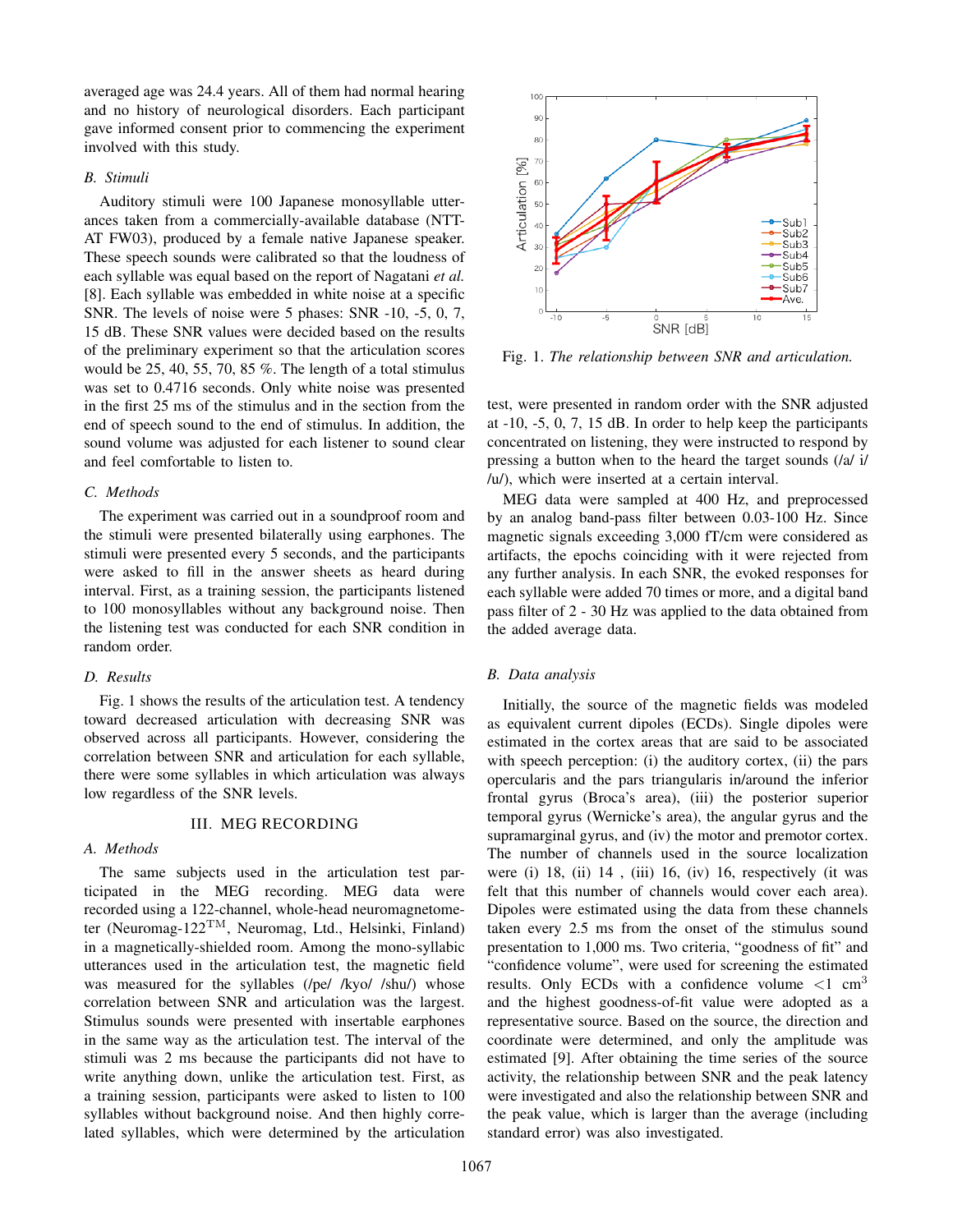

(*a*) *The intensity of source localization in/around the auditory cortex in the left hemisphere.*



(*c*) *The intensity of source localization in/around Wernicke's area in the left hemisphere.*



(*b*) *The intensity of source localization in/around Broca's area in the left hemisphere.*



(*d*) *The intensity of source localization in/around the motor and the premotor cortex in the left hemisphere.*

Fig. 2. *Time series of the source intensity.*

## *C. Results*

Fig. 2 shows the time series of the source intensity in each area (i) $\sim$ (iv) for one participant. Fig. 3 shows the relationship between SNR and the peak intensity and latency of source activity across all participants. Two-way ANOVA was carried out using the design cortex areas and SNR conditions. The peak intensity in/around the auditory cortex was larger ( $p < 0.05$ ) than that in/around the Broca's area and the motor and premotor cortex in the left hemisphere. The peak latency in/around the auditory cortex was earlier than that in/around the other three cortex areas. There was no significant difference, with SNR as the main effect, in peak intensity and latency. In the right hemisphere, the peak intensity in/around the auditory cortex was larger than that in/around the inferior frontal gyrus, and the peak intensity in/around the motor and premotor cortex was smaller than that in/around the other three cortex areas. The peak latency in/around the auditory cortex was earlier than that in/around the posterior superior temporal gyrus and the motor/premotor cortex. There was a marginal difference  $(p = 0.054)$  between the auditory cortex and the inferior frontal gyrus. The peak latency in/around the posterior superior temporal gyrus was significantly different from the SNR conditions. Fig. 4 shows the relationship between the peak latency and articulation in/around the posterior superior temporal gyrus.

#### IV. DISCUSSION

The response with the large peak was observed between 100 ms and 200 ms in the auditory cortex. The components observed at a latency of 100 ms were considered to be the N1m response because there was no difference among any SNR conditions. The peak intensity in/around the Wernicke's area was large as well as the one in the auditory cortex. On the other hand, the peak latency is later than auditory cortex's. It is possible that the speech perception process transfers from the auditory cortex to Wernicke's area. The peak latency of the Broca's area and the motor and premotor cortex were later than the auditory cortex, but it is hard to say if the activity of the Wernicke's area transfers to these areas. In the right hemisphere, it is also possible that there is a transition from the auditory cortex to other areas but there no tendency to transfer among these areas. In addition, the activity in the motor and premotor cortex was smallest among these areas so it is thought that participation in speech perception and understanding in this area is relatively weak. No significant difference among the peak intensities when changing the SNR could be found, but a significant difference among the latencies when changing the SNR could be found in the posterior superior temporal gyrus in the right hemisphere. According to the relationship between articulation and the peak latency of source activity, the